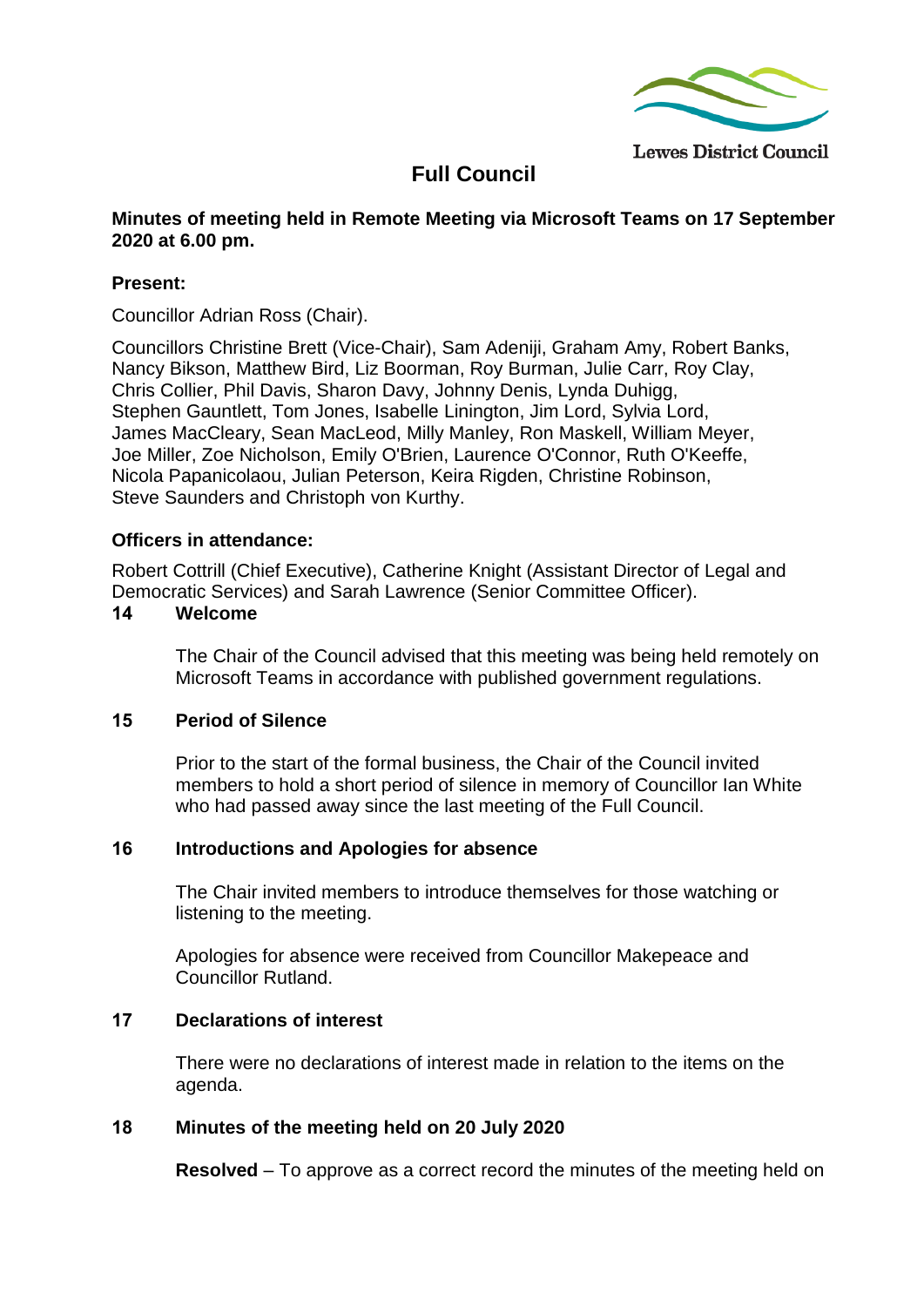20 July 2020.

# **19 Announcements**

The Chair advised that a list of his engagements as Chair of the Council since the last meeting were set out in the agenda, and these were noted.

There were no other announcements.

#### **20 Urgent items**

There were no urgent items.

# **21 Vacant Seats on Council**

The Chair of the Council advised that as a consequence of the death of Councillor Ian White and the resignation of Councillor Phil Boorman, there were now two vacant seats on the Council. It was noted that these seats could not be filled at this time, as coronavirus legislation had postponed all elections until May 2021.

# **22 Questions from members of the public**

No questions had been received from members of the public.

#### **23 Petitions**

No petitions had been received.

# **24 Urgent decisions taken by the Cabinet or Cabinet members**

There had been no urgent decisions taken by Cabinet or Cabinet Members.

# **25 Notice of motion - Hidden Disabilities**

Councillor Sean Macleod moved and Councillor Milly Manley seconded a motion as follows:

"We call on the Council:

- To officially recognise the Hidden Disabilities sunflower;
- To actively promote what it stands for and its importance in breaking stigma;
- To help promote Hidden Disabilities sunflower to local businesses and encourage them to formally look at recognising it; and
- To promote that the Council offices are Hidden Disability friendly and promote the sunflower on its buildings so people can identify the Council as Hidden Disability friendly."

Councillor Macleod and Councillor Manley each spoke to the motion, and other members spoke from across the Council in support.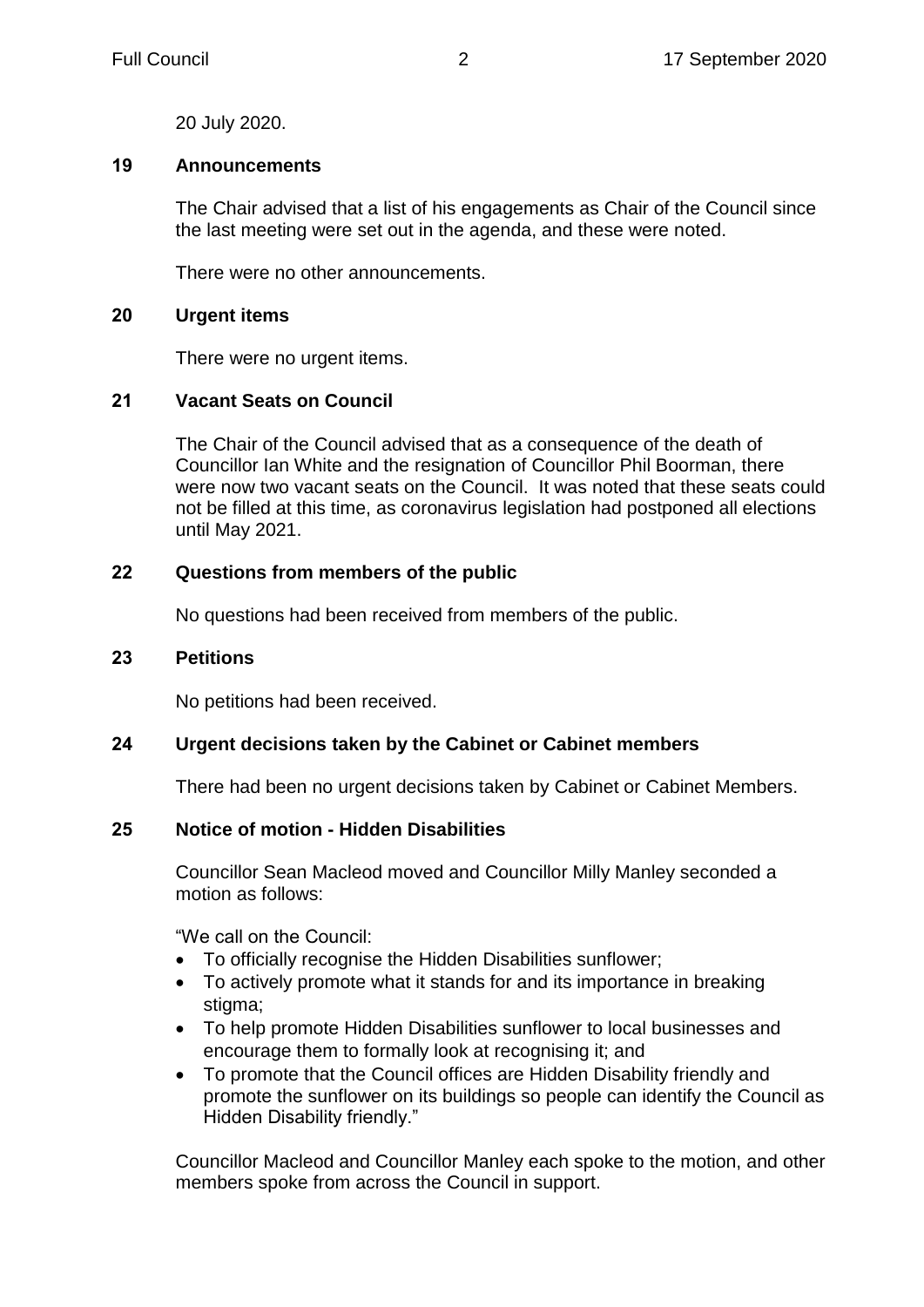Councillor Duhigg suggested that the scheme should be promoted in Town and Parish Council offices. It was agreed that District Councillors who were also Town and Parish Councillors could raise this with their own Town or Parish Councils.

Councillor Jones asked to move an amendment with an additional bullet point: 'To promote the Hidden Disabilities Sunflower Scheme directly to Parish and Town Councils and supported by individual town and parish councillors.' Councillor Macleod and Councillor Manley agreed this amendment could be incorporated into the motion, without the need for a formal vote.

Councillor Adeniji asked in the motion that the fourth bullet point be amended, 'to ensure' rather than 'promote' that the Council Offices are Hidden Disability Friendly. Councillor Macleod advised that he would not wish to include this in the motion, as there would need to be a budgetary assessment of this before it could be put forward. However, he considered that officers as part of the current motion would make every opportunity to help those wearing the sunflower to have a positive experience in the offices. Councillor Adeniji accepted that there was no need for a further amendment on this basis.

Councillor Saunders asked if the new bullet point 5 proposed by Councillor Jones could be amended to read: "To actively promote and encourage Town and Parish Councils and their members to similarly recognise the scheme". Councillor Macleod and Councillor Manley agreed that this amendment could be included into the motion, subject to the inclusion of the County Council. This was endorsed by both Councillor Saunders and Councillor Jones.

This was put to the Council and agreed.

**Resolved:** That the Council agrees:

- To officially recognise the Hidden Disabilities sunflower;
- To actively promote what it stands for and its importance in breaking stigma;
- To help promote Hidden Disabilities sunflower to local businesses and encourage them to formally look at recognising it;
- To promote that the Council offices are Hidden Disability friendly and promote the sunflower on its buildings so people can identify the Council as Hidden Disability friendly; and
- To actively promote and encourage Town and Parish Councils and East Sussex County Council and their members to similarly recognise the scheme.

# **26 Proposal for a Joint Staff Advisory Committee and Joint Appointments and Appeals Committee**

Councillor Linington, as Chair of the Employment Committee, moved the recommendations set out in the report for the appointment of a Joint Staff Advisory Committee and Joint Appointments and Appeals Committee, subject to these arrangements also being approved by Eastbourne Borough Council.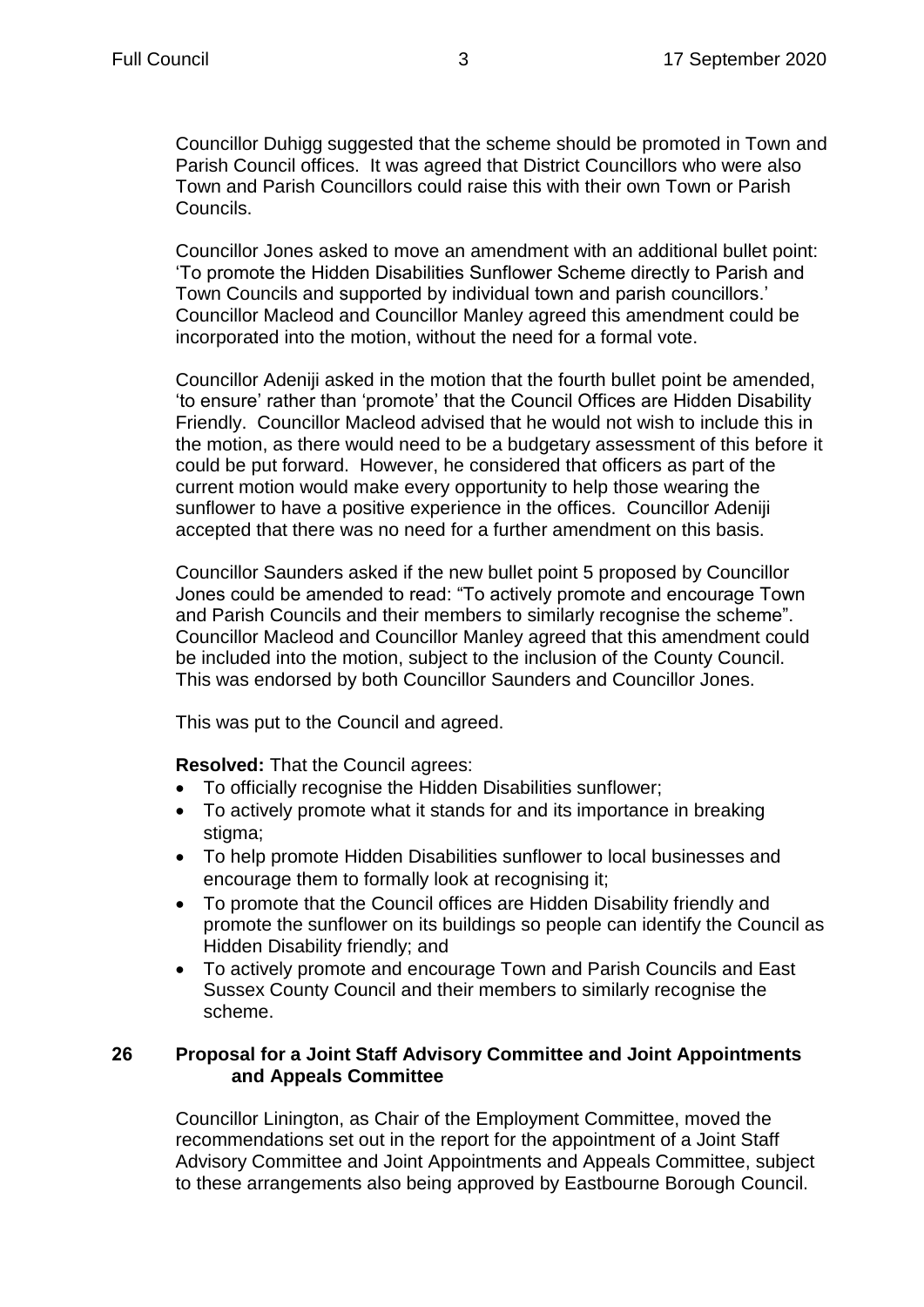The recommendations were seconded by Councillor Collier, as the Cabinet Member for Performance and People.

The recommendations were put to the Council and agreed.

# **Resolved:**

- 1) To approve the Terms of Reference for a new Joint Staff Advisory Committee to replace the Employment Committee as set out in Appendix 1 to the report, to come into effect when also approved by Eastbourne Borough Council Full Council;
- 2) To approve the Terms of Reference for a Joint Appointments and Appeals Committee as set out in Appendix 2 to the report, to come into effect when also approved by Eastbourne Borough Council Full Council;
- 3) To delegate to the Assistant Director HR and Transformation and Assistant Director – Legal and Democratic Services authority to make the necessary consequential changes to the Constitution, Scheme of Delegation and HR Policies as set out in Appendix 3, and to delegate specific functions to the Assistant Director – HR and Transformation in accordance with paragraphs 1.1 to 1.3 of Appendix 3 to the report; and
- 4) That appointments be made to the Committees as set out in report paragraphs 2.4 and 2.5 including:
	- a. That Councillor Collier (Cabinet member), Councillor Linington (opposition member) and Councillor MacCleary be appointed as representatives on the Joint Staff Advisory Committee for 2020/21, in accordance its Terms of Reference; and
	- b. That the Joint Appointment and Appeals Committee be called as and when required by the Assistant Director – HR and Transformation in accordance with its Terms of Reference.

# **27 Written questions from Councillors**

The Chair of the Council advised that four written questions had been received from members in accordance with Council Procedure Rule 12 and had been published in an agenda supplement.

a) Question 1 - Councillor Macleod asked a question to the Leader of the Council, as set out in the agenda supplement, in relation to test and trace provisions in the area.

Response - Councillor MacCleary passed the question to Councillor Nicholson. She responded that she had discussed great concerns over the lack of test and trace capacity in the area with the Director of Public Health and felt that the current private sector provision with the lack of lab capacity was letting communities down. She agreed to recommend that the Leader writes to the Secretary of State for Health and Social Care on this issue, but also said that she wanted, through the Outbreak Control Group for East Sussex and the Health and Wellbeing Board, to meet with regional NHS and public health leaders to agree what action could be taken locally.

Councillor Macleod advised he did not wish to ask a supplementary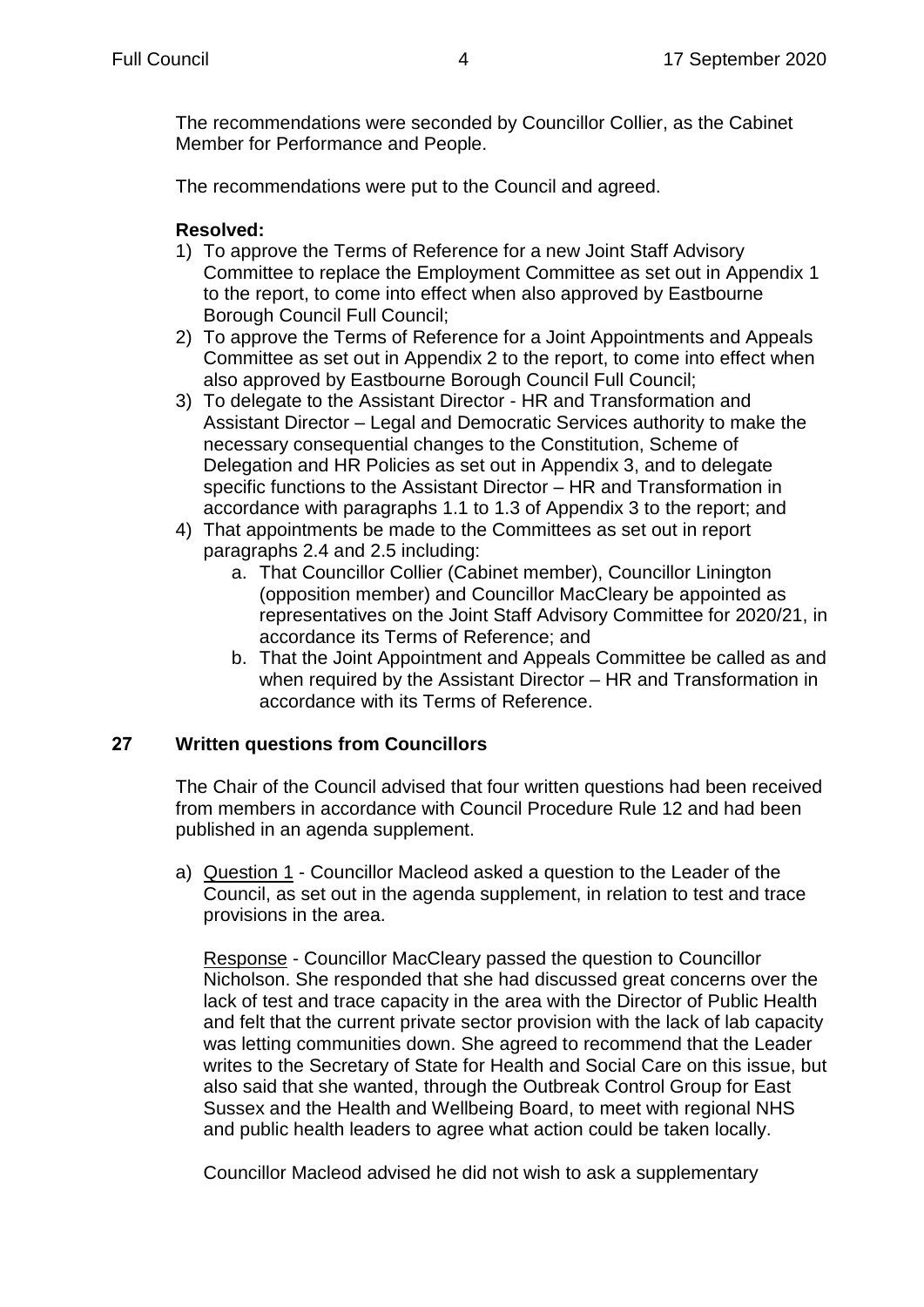question.

b) Question 2 - Councillor Manley asked a question to the Leader of the Council, as set out in the agenda supplement, with regard to the lack of funding allocated to Lewes cycling and walking groups from the Emergency Active Travel Fund.

Response - Councillor MacCleary advised that the Council had engaged with East Sussex County Council (ESCC) and was very disappointed that the District schemes had not received funding, but he confirmed he would continue to look for opportunities for future bids to ESCC. Councillor MacCleary asked Councillor Bird to respond in detail. Councillor Bird outlined the details of the funding process on Tranche 1 and 2 and the process by which the Council had drawn up its bids, including consulting with a walking and cycling forum with input from SUSTRANS and the National Park Authority. He was very disappointed to have had the schemes rejected and felt this was a lost opportunity. He advised that the schemes that had been accepted for the Active Travel Fund were improvements to the Falmer to Woodingdean Cycle path and a number of school street improvement, only one of which was in Lewes, and some drop kerbs improvements.

Councillor Manley advised she did not wish to ask a supplementary question.

c) Question 3 - Councillor Manley asked a question to the Cabinet Member for Recycling, Waste and Open Spaces, as set out in the agenda supplement, in relation to addressing litter on the A27 and other trunk roads, and steps already taken with the Department for Transport.

Response - Councillor Carr responded that the latest update from the Department for Transport (DfT) stated that in order to transfer to Highways England (HE) responsibility for the clearance of litter along HE-managed Trunk Roads, HE must raise a formal request to the Secretary of State for the transfer of litter clearance responsibility. To date, HE had not objected to the proposal and AOne+ (Highways England's contractor) was supportive. In the interim, street cleansing team resources had been reallocated to enable two teams to take advantage of any litter picking opportunities which did arise on the A26 and A27 sections in the District. There were currently no road closures on the A26 or A27 scheduled before Christmas, but the team were ready should closures be notified. In addition, it was understood HE was investigating new technology to help identify littering offences, but this could be a shared cost.

Councillor Carr suggested that, following on from the Council's motion of 25 February 2019 which requested that the DfT transfer responsibility of litter clearance responsibilities from local authorities to HE, that she write to Highways England to ask it to progress the transfer of responsibility by raising and pursuing a request with the Department for Transport.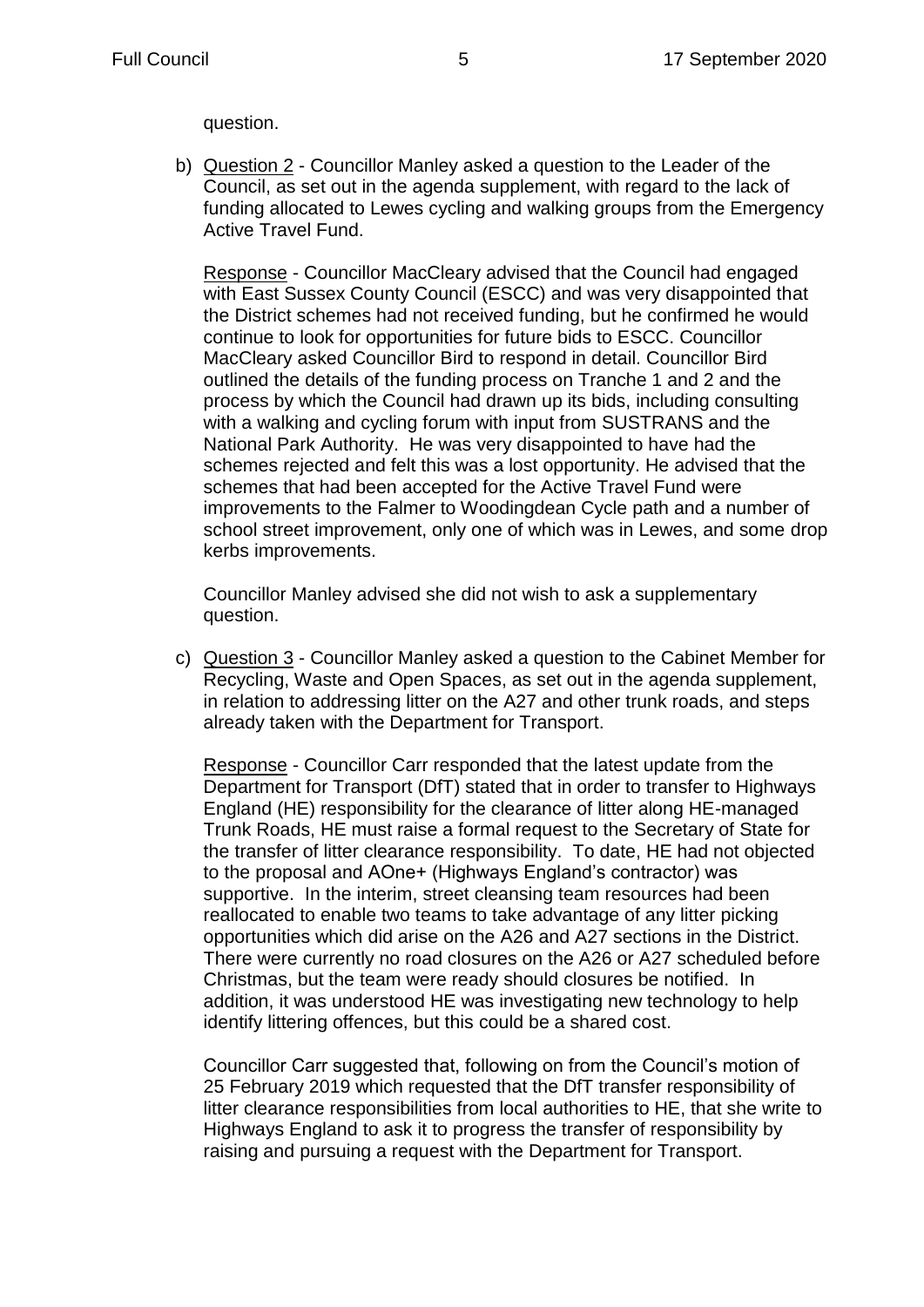As a point of order, Councillor O'Keeffe advised that she would advise Councillor Carr of any closures of the A26/A27 that she was notified of as a County Councillor.

Councillor Manley advised she did not wish to ask a supplementary question. Councillor Carr offered to provide a full copy of her response to Councillor Manley.

d) Question 4 - Councillor Clay asked a question to the Cabinet Member for Planning and Infrastructure, as set out in the agenda supplement, in relation to how the Council was responding to the Government consultation on changes to the planning system.

Response - Councillor O'Brien confirmed she had also been contacted by residents with concerns about the proposals, including the binding target of the number of houses to be developed per year, the new zoning system of growth, renewal and protection which took away some of the local say on development, the changes to infrastructure payments which enable community facilities to be funded as part of developments, and a rise in the threshold above which developers must provide affordable housing from 10 to around 40 homes, which would result in a significant reduction in affordable housing. Councillor O'Brien confirmed that the Council would be providing a full and robust response. In addition, Officers were setting up a session for all Councillors to be informed of the proposals, so that their thoughts could be incorporated in the response to Government.

Councillor Clay advised he did not wish to ask a supplementary question.

# **28 Questions to the Leader of the Council**

The Chair of the Council advised that he had received three questions to the Leader as follows:

# 1. Question from Councillor Denis:

"I note that the Department for Transport recently announced those successful applicants to the Restoring Your Railway Fund, the railway and station re-opening scheme, which will award up to £50,000 to successful applicants from a £500M pound pot to help develop a clear business case towards actual re-opening. Congratulations to all those who got through this round of funding. What this also revealed is those schemes which did not get through. This included the most recent proposals to re-open the Lewes – Uckfield line - a much needed link which would not only ease pressure on the existing network but make more sustainable travel options available to more people across the region. This is hugely disappointing."

"Would the Leader agree that this approach to rail investment is hardly the much heralded 'Reversing Beeching', rather it is a missed opportunity for our District and the wider region? And would he be minded to ask the Minister on behalf of the whole Council to take forward the Lewes-Uckfield link at the next opportunity?"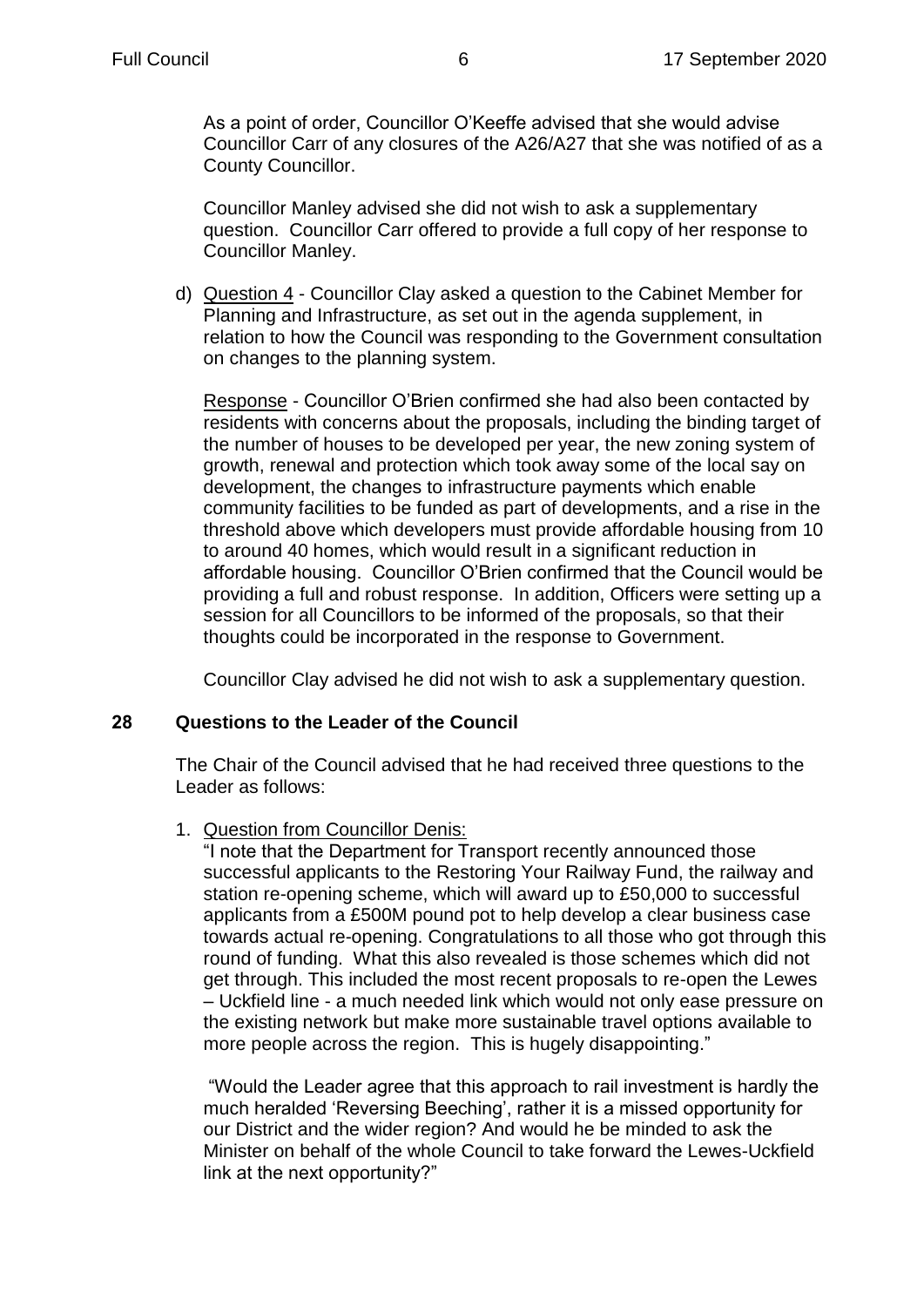Response - Councillor MacCleary agreed that this was disappointing news. The administration was committed to encouraging investment in sustainable transport networks including rail. He confirmed he would write as the Leader of the Council to the Government Minister as requested.

2. Question from Councillor Adeniji:

"Following the recent statement on the proposed Seaford Health Hub, according to the statement Lewes District Council has helped the two Seaford GP surgeries to secure a viability study of the Dane Road site for delivering new GP premises. Is the Leader able to share the viability report/study with any interested Seaford District Councillor and will the Leader agree to keeping all Councillors updated on any progress on this matter?

Response - Councillor Nicholson responded at the Leader's request. She advised that following the recommendations by the Council's Scrutiny Committee and Cabinet decision, the Council had worked with NHS partners and Clinical Commissioning Group (CCG) on the feasibility of Dane Road building and car park. The Council's role was to support the CCG to complete the piece of work, so it was not the Council's report, but she would find out from partners if it could be shared publicly. She confirmed that if the Council was engaged in any further discussions with the Seaford practice, she would keep Members updated.

#### 3. Question from Councillor Linington

"I recently received a leaflet in the post - 'Celebrating a year in the life of Environment First'. Whilst supporting the wish to acknowledge the excellent work of Environment First, it seems an unwarranted use of council taxpayers' money to produce these leaflets. I'd like to know how many of these leaflets were printed and at what cost; to whom were they sent; and why couldn't the leaflet be sent as an attachment to an email and/or put on the Council's website so saving the cost of printing and posting."

Response - Councillor MacCleary responded that the booklet was developed as an internal document to thank the Neighbourhood First Team, including the Waste and Recycling Team, for their contribution in the community during the Covid 19 crisis and recently in cleaning up Seaford Beach. Councillor MacCleary advised that the booklet was produced internally, from existing resources, and that spare copies had been sent to Councillors with other post, so at no additional cost. However, he confirmed he would provide a full breakdown of the costs to Councillor Linington. At the invitation of the Leader, Councillor Carr added that the booklet included a reproduction of the many notes/compliments that were left for the team during the Covid 19 crisis.

# **29 Reporting back on meetings of outside bodies**

Four Councillors had provided reports on the outside bodies to which they were appointed by Full Council, as set out in the agenda: